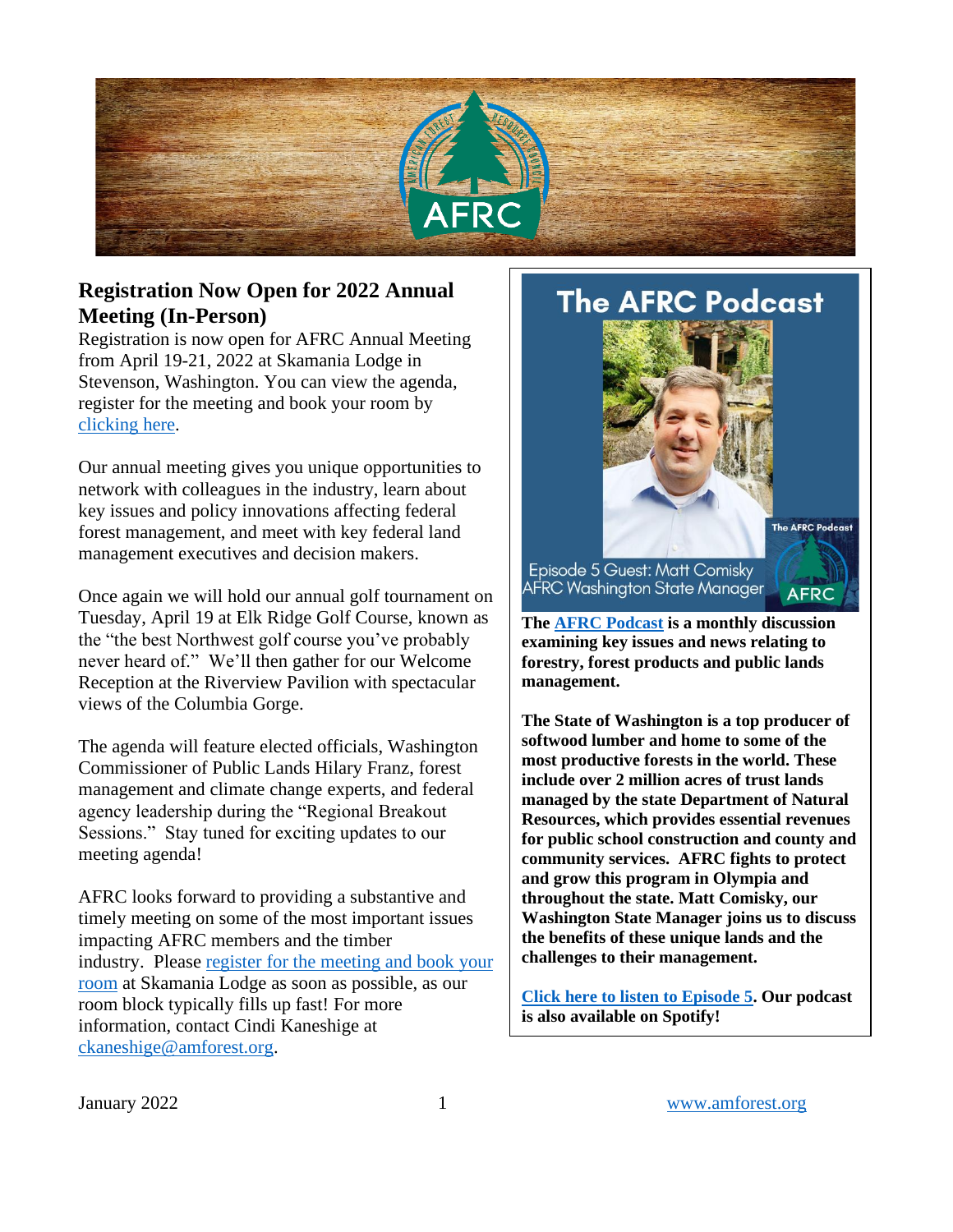## **Washington, DC Update**

*AFRC and FFRC lead letter to Senate Committee leaders on Build Back Better.* Senator Joe Manchin's (D-WV) December announcement that he would not support the Build Back Better legislation handed President Biden and Democrats a defeat on their signature legislative priority. As reported in the [December Newsl](https://amforest.org/wp-content/uploads/2022/01/December-2021-Newsletter.pdf)etter, our industry had serious concerns with unnecessary and counterproductive policy restrictions tied to forest management funding that will hamstring the Forest Service's ability to effectively implement forest health treatments.

On January 13, AFRC and the Federal Forest Resource Coalition (FFRC) led an [industry letter](https://amforest.org/wp-content/uploads/2022/01/BBB-Forestry-Concerns-Letter-January-2022-FINAL.pdf) to leaders of the Senate Agriculture and Energy and Natural Resources committees going on record with these concerns. With recent comments by Senator Manchin expressing openness to considering Build Back Better climate change provisions, we hope the letter will encourage Congress to pursue effective approaches to improving the health of our federal forests.

*Biden Administration Releases Wildfire Crisis Strategy.* On January 18, Agriculture Secretary Tom Vilsack and Forest Service Chief Randy Moore traveled to Arizona to announce a [10-year wildfire crisis](https://www.fs.usda.gov/sites/default/files/Confronting-Wildfire-Crisis.pdf)  [strategy](https://www.fs.usda.gov/sites/default/files/Confronting-Wildfire-Crisis.pdf) for "Protecting Communities and Improving Resilience in America's Forests." The plan identifies the need to treat an additional 20 million acres of National Forest System lands over current treatment levels to reverse the growing forest health and wildfire crisis. It also recognizes a need to treat 30 million acres of other federal, state, private and tribal lands also at risk.

Most importantly, the strategy recognizes that millions of acres of federal lands are overstocked and in need of forest health treatments and comes as the Forest Service is working to implement the Bipartisan Infrastructure Legislation, which includes about \$6 billion for hazardous fuels reduction and forest restoration activities. The Forest Service will face significant challenges ramping up treatment activities. While the agency reports annual treatment levels of approximately 2 million acres, this figure includes acres burned in wildfires that the agency considers beneficial and other "restoration" activities.

Agency data indicates that an average of about 120,000 acres annually have received commercial thinning treatments over the past five years. This is down from the previous five-year annual average of 143,000 acres receiving commercial thinning treatments. Only 84,000 acres received commercial thinning treatments in 2021. It will take a massive, coordinated effort to increase treatment levels to reach the scale identified in the wildfire crisis strategy.

*Bentz Floor Speech on River Democracy Act.* Congressman Cliff Bentz (R-OR) took to the floor of the U.S. House on January 12, to speak in opposition to the River Democracy Act (S. 192), legislation introduced by Senators Ron Wyden (D-OR) and Jeff Merkley (D-OR) to designate 4,700 miles of Oregon rivers, streams, draws, and gulches under the Wild and Scenic Rivers Act. The act would overlay about 3,000,000 acres of federal lands with mile-wide buffers – double the traditional ½-mile buffers – restricting management activities and adding new planning requirements to lands managed by the Forest Service and Bureau of Land Management (BLM).

Bentz opened his comments by noting that, if passed, rather than "Wild and Scenic" these lands would be "just waiting to be burned and ruined." The Congressman also spoke to the overwhelming opposition to the bill from his district: "The overwhelming majority of my sixty-two county commissioners have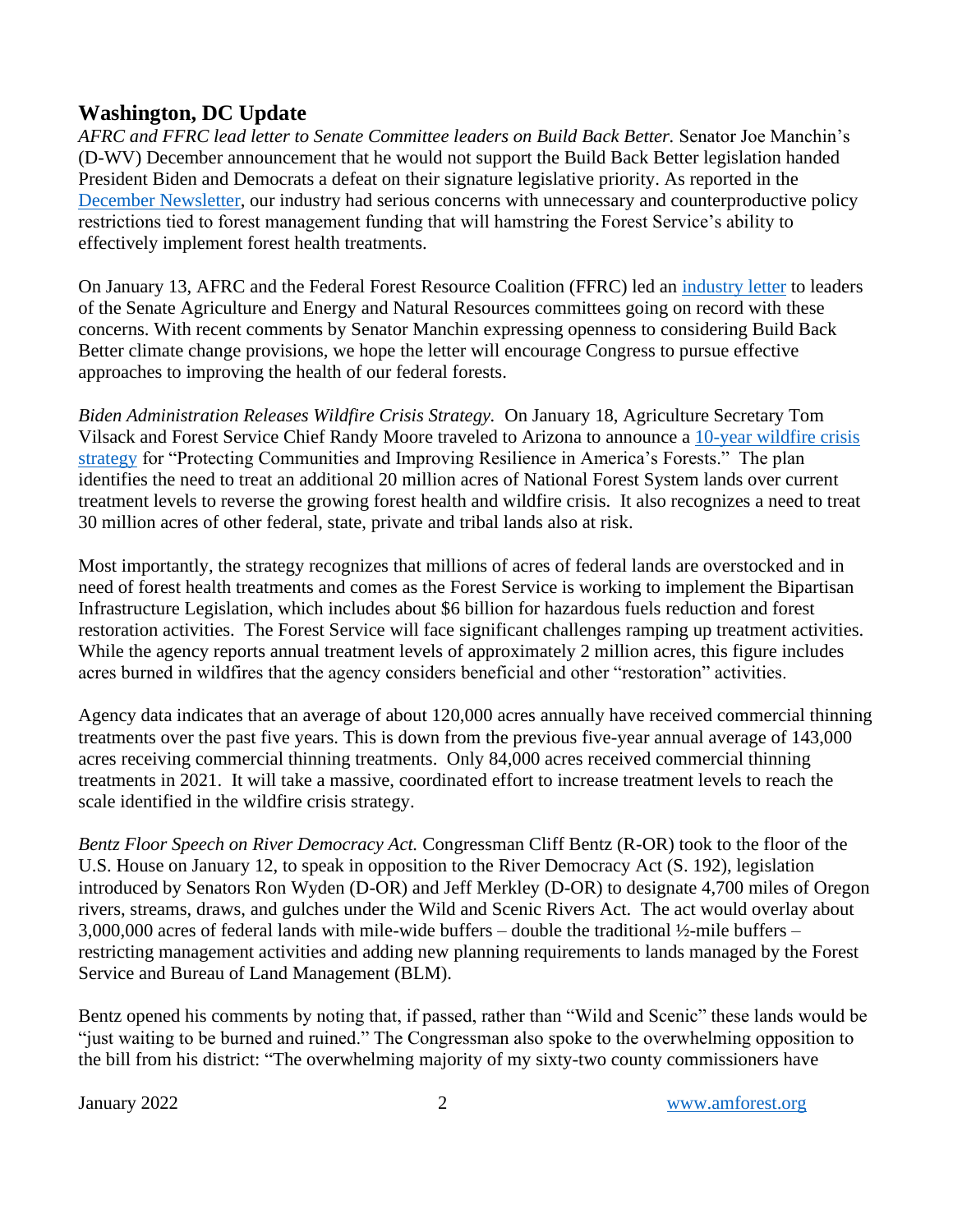serious and unanswered concerns about the dangers the act presents. Chief among them is that this designation will prevent what needs to be done to protect these watersheds – placing them in a bureaucratic wasteland where it will take years, if not decades, to initiate and then complete plans that may or may not allow the treatment activities needed right now." The [full text](https://docs.google.com/document/d/14qJfqM-0f0kZt3x-GNxTP7CTZh5q0dg2/edit) and a [video](https://www.youtube.com/watch?v=ujGXyFLJxDw) of Bentz's speech are available online.

Senator Wyden has dismissed previous criticisms of the River Democracy Act, including Bentz's [November 16, 2021](https://amforest.org/wp-content/uploads/2021/12/Bentz-River-Democracy-Act-Letter.pdf) letter sent to every county commissioner in his district. Wyden has claimed that the River Democracy Act would "turn these river corridors into fire safety corridors" with bill language requiring federal agencies to "assess wildfire risks" and prepare "fire management plans." However, fire management plans are primarily focused on actions taken once a fire starts, rather than authorizing or directing federal agencies to use science-based forest management to reduce fuel loads and the risk of wildfires.

Below are key excerpts from a January 22 [editorial](https://news.yahoo.com/editorial-view-rivers-act-needs-045900868.html) by the La Grande Observer, which weighed in on Bentz's floor speech:

"Political hyperbole aside, U.S. Rep. Cliff Bentz's concerns raised during a floor speech of the U.S. House of Representatives regarding a bill to protect more than 4,500 miles of rivers and streams in Oregon as part of the federal Wild and Scenic Act are valid and deserve more than a passing glance by voters."

"The bill may appear to be a winner for urban voters who wish to utilize Eastern Oregon as a handy natural resource-rich theme park for tourists, but for those who live and work in this area, its possible unintended consequences are a real worry." /*Heath Heikkila*

## *AFRC in the News*

- Nick Smith spoke to the [Bend Bulletin](https://www.bendbulletin.com/localstate/environment/bentz-speaks-out-against-wydens-river-act/article_ad013514-73f1-11ec-8c4e-ab3024480929.html) regarding the River Democracy Act.
- AFRC's perspective on the Biden Administration's wildfire and forest management strategy is discussed in a [Oregon Public Broadcasting](https://www.opb.org/article/2022/01/21/federal-plan-aims-to-prevent-wildfires-in-high-risk-areas-oregon/) story.
- Tom Partin published an oped in the [Missoulian,](https://missoulian.com/opinion/columnists/opinion-10-year-wildfire-strategy-will-work/article_2044c35f-e7c9-5282-8158-a9495994150c.html) pushing back on anti-forestry critics following the release of the Biden Administration's wildfire strategy.
- Nick Smith was interviewed by [Columbia Insight](https://columbiainsight.org/massive-expansion-of-mt-hood-national-recreation-area-could-be-coming/) regarding proposed legislation affecting the Mt. Hood National Forest.

# **Ninth Circuit Vacates Denial of Preliminary Injunction Projects Overlapping with Southern Sierra Nevada Fisher Population**

On January 25, the Ninth Circuit issued an [unpublished memorandum decision](https://amforest.org/wp-content/uploads/2022/01/Unite-the-Parks-Mem-Disp-1-25-2022.pdf) vacating the district court's denial of a preliminary injunction implicating 31 projects on the Stanislaus, Sierra, and Sequoia National Forests. The decision came from a panel of three judges- Judges Mark Bennet and Ryan Nelson, both Trump appointees, and Judge Ronald Gould, a Clinton appointee.

Last year, Unite the Parks, Sequoia ForestKeeper, and Earth Island Institute moved for a preliminary injunction asserting [claims under NEPA and ESA.](https://www.courthousenews.com/ninth-circuit-blocks-plan-to-allow-logging-in-forest-where-endangered-fishers-live/) Plaintiffs' ESA claim argued that FWS did not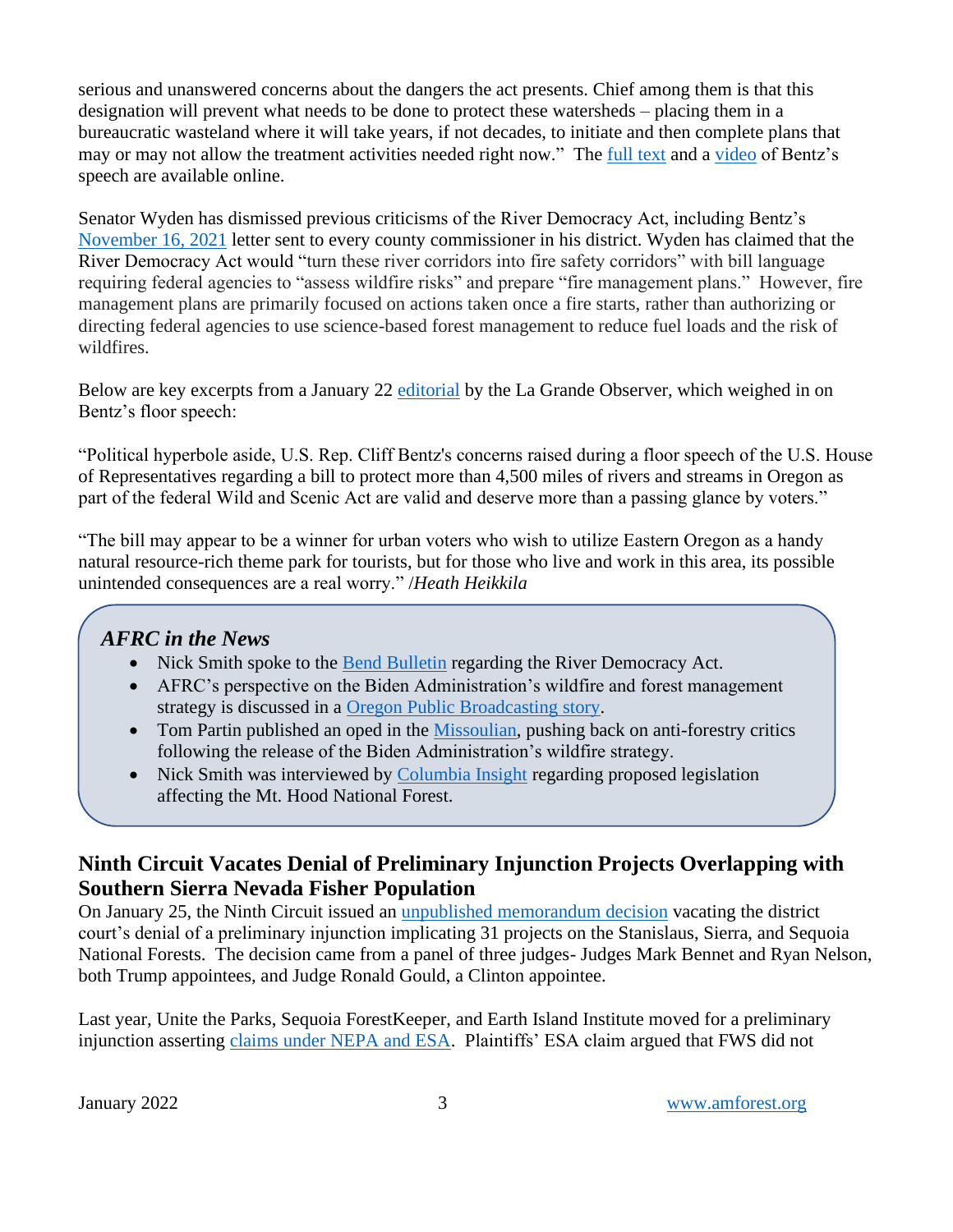conduct or update the estimated Southern Sierra Nevada fisher (SSN fisher) population and, instead, relied on older habitat-based models. In plaintiffs' view, these models predate the changes to the Sierra Nevada area due to bark beetle infestations, extended drought, massive wildfires, and large-scale tree dieoff.

The SSN fisher was listed under the ESA in May 2020. This medium-sized carnivorous mammal is part of a geographically isolated and genetically unique population of the Pacific fisher living in the dense, mature forests of the southern Sierra Nevada Mountains. One of the greatest threats to the SSN fisher is habitat destruction through natural disturbances like drought, insect-driven infestation, and severe wildfires. Between 2012-2015, regional drought resulted in an estimated 39% decline in habitat. Many of the Forest Service's projects are designed to address these threats while ensuring that they are not likely to jeopardize the SSN fisher. In the Programmatic Biological Opinion, FWS concluded the projects at issue were not likely to jeopardize the SSN fisher based on the conservation measures and continued monitoring, the fact that activities will occur on only 1-2% of fisher habitat on forest lands each year, and that the majority of impacts will be offset by long-term beneficial effects to fisher habitat through increased forest resilience efforts.

District court Judge Drozd denied plaintiffs' request for a preliminary injunction on 31 of the 45 projects identified in their complaint. The court held that plaintiffs failed to present "the information they assert was available to defendants, when that information became available, or what type of analysis defendants would have been able to conduct prior to the issuance of the 2020 or 2021" Programmatic Biological Opinion for the SSN fisher. "Given the lack of such a showing, plaintiffs have failed to demonstrate that they have presented serious questions as to their claim based on this theory of ESA liability, let alone established their likelihood of success on the merits of that claim." The Ninth Circuit disagreed.

On appeal, plaintiffs asserted that FWS violated the ESA by not using certain raw post-2020 wildfire vegetation data to estimate the current SSN fisher population. The Ninth Circuit found that "the denial of injunction was premature as to the fisher population and should not stand at this time. We vacate that denial of injunction with regard to plaintiffs' ESA claim relating to the population of the fisher in its West Coast range." Specifically, the panel found that the record in this case was undeveloped "such that there are no identifiable grounds on which we could uphold the district court's denial of a preliminary injunction on the ESA claim as to the raw post-2020-wildfire vegetation data and the current size of the Sierra Nevada fisher population . . . Nor could we at this time conclude that the data requires injunctive relief for plaintiffs on their ESA claim relating to fisher population. We remand this issue to the district court for further proceedings on whether Unite the Parks can satisfy the standard for a preliminary injunction on the merits."

On remand, the panel requested that the district court: (1) order the Forest Service and FWS to advise the district court on whether the raw post-2020-wildfire vegetation data is compatible with existing methods or models for estimating the fisher population; (2) order the Forest Service and FWS to advise whether it would have taken too long to model a new fisher population estimate from the raw post-2020-wildfire vegetation data considering any urgent need to complete the 31 projects; (3) inquire into any other questions pertinent to whether the raw post-2020-wildfire vegetation data makes any difference in the ESA analysis of these projects, including why FWS did not use this data in formulating the 2021 Programmatic Biological Opinion, why FWS can or cannot use this data, where FWS is now in its analysis of the fisher population, and what has been done with this data; and (4) reevaluate plaintiffs'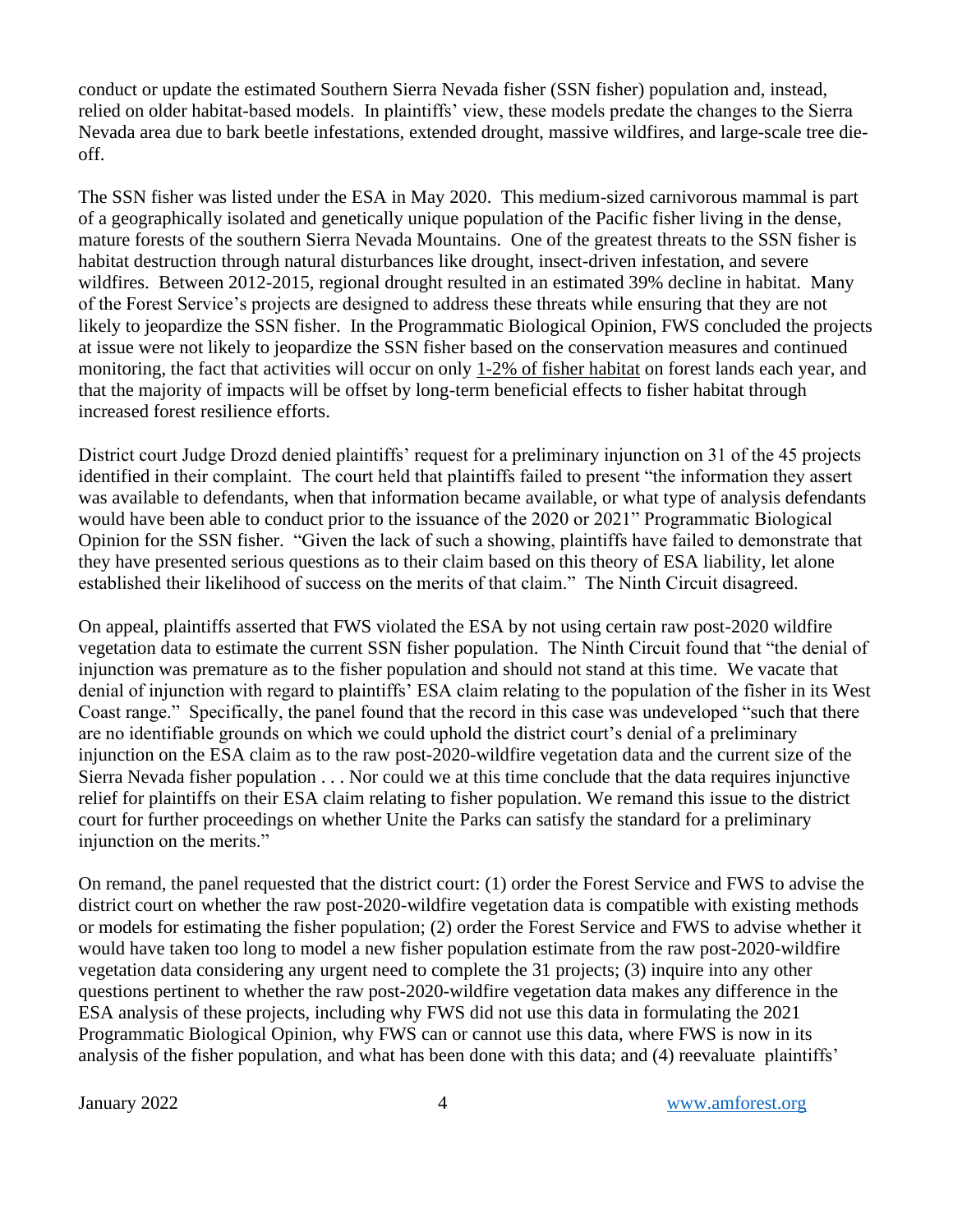request for a preliminary injunction on its ESA claim in light of any update to the size of the SSN fisher population based on "'the best scientific and commercial data available' when formulating a BiOp."

The Ninth Circuit rejected the remaining ESA claims related to a fire science study and declined to address the other preliminary injunction factors beyond those addressed by the district court. Instead, the panel advised that the issues on remand are limited to whether plaintiffs can secure an ESA-based preliminary injunction based on post-2020-wildfire vegetation data, and whether the answer to this question affects the NEPA analysis.

While this is certainly a victory for plaintiffs, it is important to note that the panel stopped short of issuing a preliminary injunction or ordering the district court to grant a preliminary injunction. The Ninth Circuit's decision merely orders the court to reconsider the motion for a preliminary injunction on plaintiffs' ESA-based post-2020-wildfire vegetation data claim and requests the court order the Forest Service and FWS to weigh in on how that data affects their models and analysis. AFRC will be closely monitoring this case on remand. /*Sara Ghafouri*

#### **Forest Service Begins Eastside Screens Monitoring**

In January 2021, the Forest Service finalized a Decision on a forest plan amendment to adopt the wildlife standard of the Eastside Screens. The standard commonly known as the "21-inch rule" was replaced with a guideline that emphasizes the retention of old and large trees. Large trees were redefined as those greater than 30 inches for white and grand fir, and those larger than 21-inches for all other species; however, harvest of trees greater than these dbh sizes are permitted as the amendment was established as a flexible guideline rather than a firm standard.

The impetus for this change was partly the acknowledgment that empirical studies and science synthesis demonstrated that protection of all trees greater than 21 inches prevented restoration of historical conditions.

Also included in the January 2021 Decision was a requirement to conduct broad-scale monitoring to assess the conservation and recovery of late and old forest structure (LOS), essentially to determine whether the Amendment is effective. To make this LOS assessment, the Decision specifically directs the Forest Service to determine if large trees are increasing in number while creating appropriate species composition. The Regional Forester will conduct an annual review of monitoring data and make a decision every five years whether to continue with the guideline or shift to the "old tree standard" alternative analyzed in the Amendment EA. That standard would firmly prohibit the harvest of any trees over 150 years of age.

The Forest Service hosted a virtual workgroup last month to outline their methods and strategy for conducting this monitoring project and to hear feedback from interested stakeholders. AFRC participated in this workgroup and shared its concerns with the Forest Service's strategy. Some of specific concerns we voiced are summarized below:

• Large scale, high severity wildfire would significantly reduce the number of large trees across the study area. How will the Forest Service account for such a variable in their monitoring?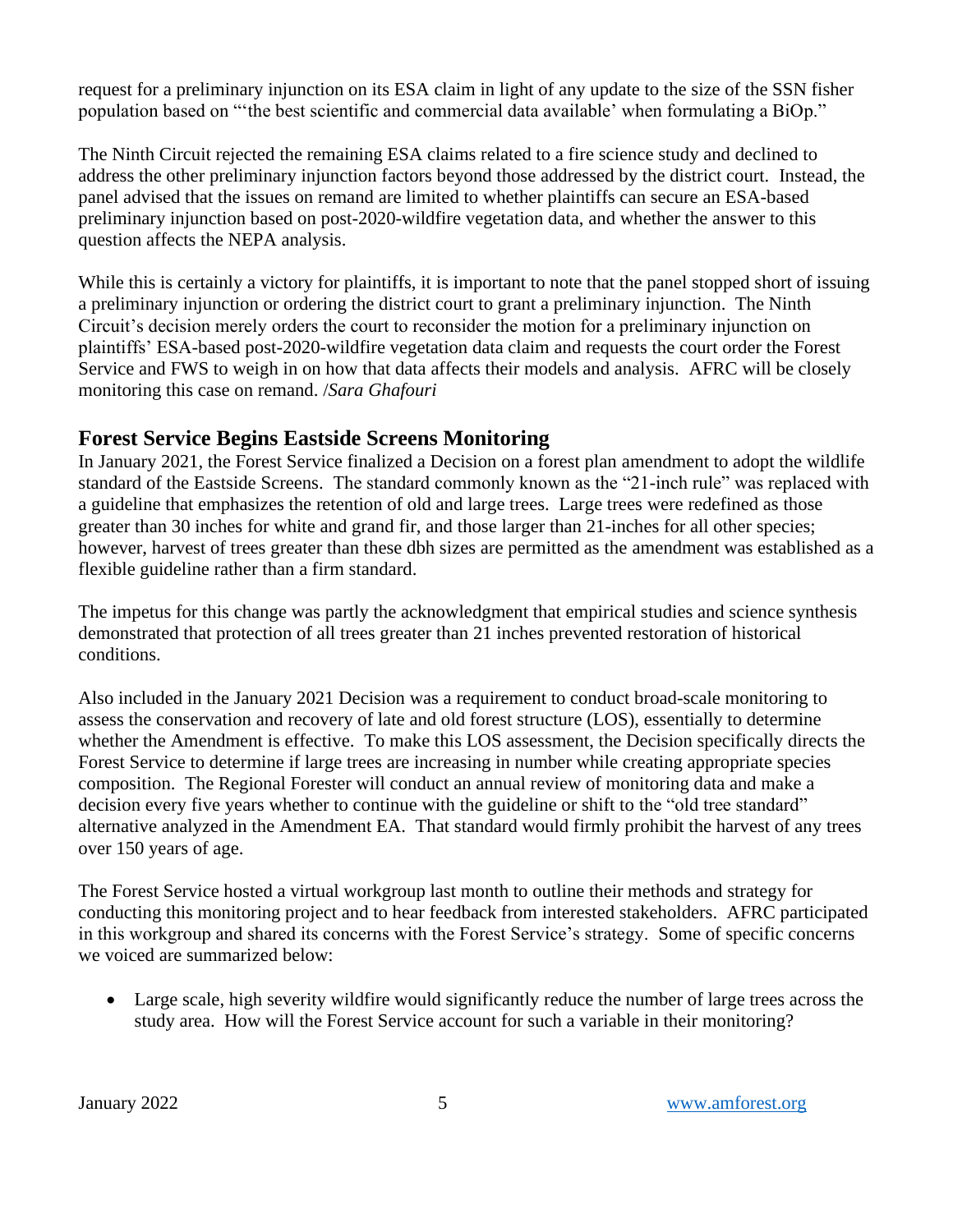- Measuring the amount of large trees across inventory plots is simple. How does the Forest Service propose to capture "appropriate species composition" across those plots?
- LOS is not defined exclusively by large trees per acre. How will this strategy monitor and incorporate appropriate forest structure on a site-specific basis?

The Forest Service plans to host additional periodic workgroups to continue the discussions as well as to inform a potential age-related monitoring question. The January 2021 Decision highly recommended monitoring age in addition to tree size to assess the effectiveness of the amendment. Both the scientific community and the workgroup are urged to provide input to this question through the following link: [comment submission](https://cara.ecosystem-management.org/Public/CommentInput?project=58050) page.

Ultimately, it is frustrating that the rationale for completing the 2021 Amendment was partly an acknowledgment that simply maximizing the amount of large trees on the landscape was not an effective way to attain site-specific LOS across the entire eastside of the state, and yet the current monitoring requirements for the effectiveness of the new guideline is based on the amount of large trees on the landscape. We're hopeful that the Forest Service planning team tasked with this responsibility will develop strategies to account for the complex set of forest attributes that collectively contribute to late and old structure across the various ecotypes of eastern Oregon. /*Andy Geissler*

## **Region 1 Looks to Ramp Up Management Despite Obstacles**

For those of you who track my articles in the newsletter regarding the work being done in Region 1 and the individual forests you know those articles are mostly positive. The latest information that has come from Regional Forester Leanne Marten shows once again why they are one of the most progressive Regions in the Forest Service.

After suffering a crippling wildfire season in 2021 which saw over 420,000 acres burn, they are not only looking for the best way to handle the salvage but looking ahead at what is needed to increase the pace and scale of management in the Region. Regarding the salvage effort, the Region put together a regional strike team to focus on efficiencies in dealing with the post-fire salvage and restoration. To help expedite salvage, the Region will be asking for an Emergency Situation Determination on four of the five large fires that will be salvaged using an EA. The other smaller salvage efforts will be using the 250-acre categorical exclusion.

In FY 2021 the Region admittedly missed their target of selling 420 MMBF of timber. However, there was a trifecta of complicating issues including litigation, additional consultation with the U.S. Fish and Wildlife Service (FWS), and timber sales that went no bid. Despite these handicaps the Region hit about 80% of their target volume (not counting the firewood component).

To deal with these handicaps from FY 2021, the Region has reached out to the purchasers to ascertain why the sales went no bid last year and to try and avoid no-bid sales in FY 2022. Because of the large volume of consultation work that the FWS has to deal with, the Region has funded three additional FWS positions to help with new consultations and the backlog they are facing.

Looking ahead, Regional Forester Marten sent out the below chart to outline her expectations for accomplishments for both timber volume and acres treated for fuels reduction.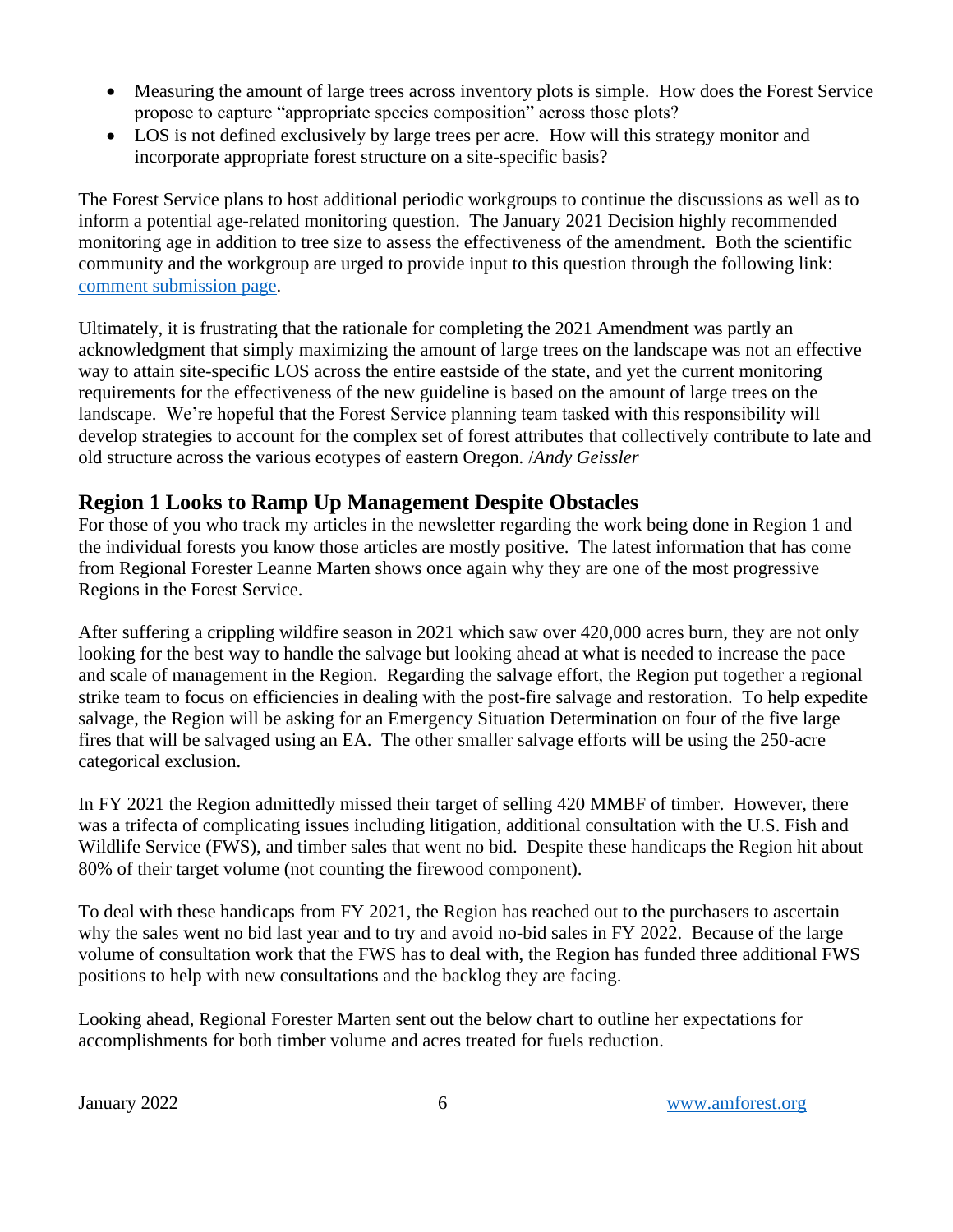| Accomplishment Goals by Pod       |             |               |               |               |             |               |         |               |             |               |  |  |  |
|-----------------------------------|-------------|---------------|---------------|---------------|-------------|---------------|---------|---------------|-------------|---------------|--|--|--|
|                                   | <b>FY22</b> |               | FY23          |               | <b>FY24</b> |               | FY25    |               | <b>FY26</b> |               |  |  |  |
|                                   | TIMBR-      | FP-           | <b>TIMBR-</b> | FP-           | TIMBR-      | FP-           | TIMBR-  | FP-           | TIMBR-      | FP-           |  |  |  |
|                                   | VOL-        | <b>FUELS-</b> | VOL-          | <b>FUELS-</b> | VOL-        | <b>FUELS-</b> | VOL-    | <b>FUELS-</b> | VOL-        | <b>FUELS-</b> |  |  |  |
|                                   | SOLD        | ALL           | SOLD          | $_{\rm ALL}$  | SOLD        | ALL           | SOLD    | ALL           | SOLD        | ALL           |  |  |  |
|                                   | (ccf)       | (acres)       | (ccf)         | (acres)       | (ccf)       | (acres)       | (ccf)   | (acres)       | (ccf)       | (acres)       |  |  |  |
| Eastern                           | 190.000     | 34,000        | 200,000       | 36,000        | 210,000     | 38,000        | 215,000 | 40.000        | 220,000     | 50,000        |  |  |  |
| Western                           | 340,000     | 45.000        | 355,000       | 52,000        | 370,000     | 71.000        | 390,000 | 102.000       | 410.000     | 110,000       |  |  |  |
| North<br>Idaho                    | 310,000     | 26,000        | 325,000       | 32,000        | 340,000     | 36,000        | 355,000 | 43,000        | 370,000     | 50,000        |  |  |  |
| Total                             |             |               |               |               |             |               |         |               |             |               |  |  |  |
| Anticipated<br>Regional<br>Target | 840,000     | 105,000       | 880,000       | 120,000       | 920,000     | 145,000       | 960,000 | 185,000       | 1,000,000   | 210,000       |  |  |  |

Marten's goal all along has been to build the Region's timber sale program up to 500 MMBF which she hopes to accomplish by FY 2026 (or in 5 years). This goal is much needed by the sawmilling industry in Idaho and Montana that depends on a consistent flow of sawlogs from those national forests. During that 5-year period she also hopes to double the number of acres being treated for fuels reduction from 105,000 acres up to 210,000 acres. Considering that recent data has shown that 60 million acres of National Forest lands in the western United States needs treatment and fuels reduction work, this Region 1 plan is a step in the right direction to get many of those unhealthy acres treated. Marten noted that the new infrastructure bill may shift the numbers around to different priority areas and PODs based on future program guidance, but the trend is definitely in the right direction.

Litigation is another issue holding up projects and requiring additional work for the individual forests and for FWS when reconsultation is needed. The chart below shows the most recent list of timber sales under litigation.

|                                                                               | Sum of<br>Estimated<br>Acres | Sum of<br>Estimated<br>Volume<br>(MMBF) | Count of Timber Sale Name |
|-------------------------------------------------------------------------------|------------------------------|-----------------------------------------|---------------------------|
| Montana                                                                       | 24119                        | 250.05                                  | 27                        |
| Volume not under contract and complaint filed but NEPA decision not enjoined. | 2456                         | 25                                      | 3                         |
|                                                                               |                              |                                         |                           |
| Volume not under contract, NEPA project decision enjoined                     | 2257                         | 17.3                                    | $\overline{2}$            |
|                                                                               |                              |                                         |                           |
| Volume under contract and continuing litigation, contracts not suspended      | 13448                        | 146.95                                  | 15                        |
|                                                                               |                              |                                         |                           |
| Volume under Contract, NEPA project decision enjoined and contract suspended  | 3966                         | 39.2                                    | 4                         |
|                                                                               |                              |                                         |                           |
| Volume under contract and continuing litigation, contract suspended           | 1992                         | 21.6                                    | 3                         |
|                                                                               |                              |                                         |                           |
| Idaho                                                                         | 11043                        | 188.3                                   | 14                        |
| Volume not under contract and complaint filed but NEPA decision not enjoined. | 7197                         | 107.8                                   | 8                         |
|                                                                               |                              |                                         |                           |
|                                                                               |                              | 35.1                                    | $\overline{2}$            |
| Volume under contract and continuing litigation, contracts not suspended      | 1710                         |                                         |                           |
|                                                                               |                              |                                         |                           |
| Volume under Contract, NEPA project decision enjoined and contract suspended  | 2136                         | 45.4                                    | 4                         |
|                                                                               |                              |                                         |                           |
| <b>Grand Total</b>                                                            | 35162                        | 438.35                                  | 41                        |

Having 41 timber sales tied up in litigation in Idaho and Montana totaling 438 MMBF (one entire year of sales volume) handicaps the Region, but they are methodically working through each case.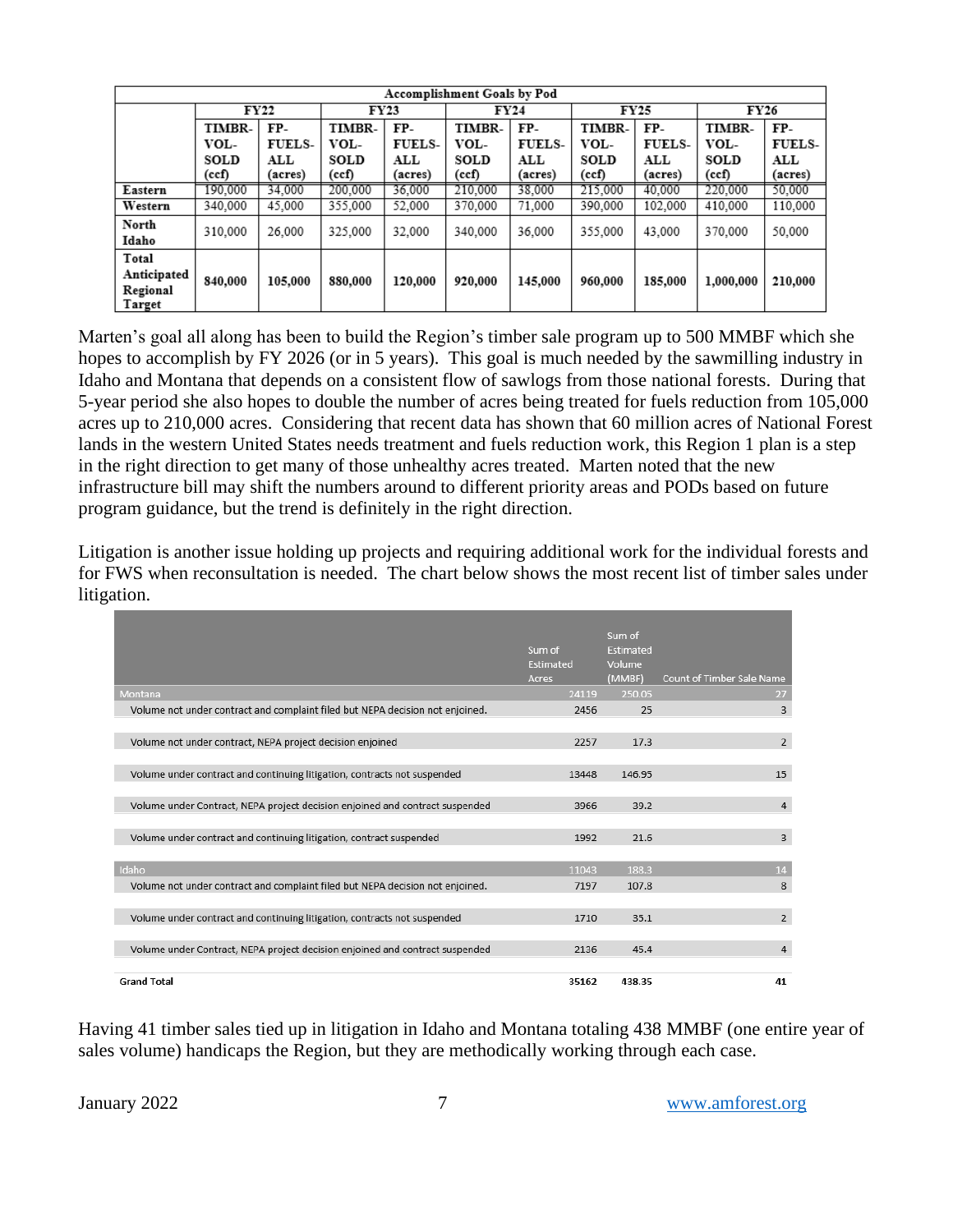AFRC and our members appreciate the can-do attitude from the staff in Region 1. Their program shows a pattern of strong leadership from the top, and a desire from all the staff in the Region to meet the goals and targets given to them. I am sure this can-do approach was one of the reasons Carol McKenzie, Director of Forest Management for Region 1, was one of the co-recipients of the prestigious Richard Fitzgerald award that is presented to those who have demonstrated leadership, excellence in forest management, and outstanding commitment to working with partners in the field of forest management. We look forward to maintaining our strong partnership with Region 1 and helping them achieve their goals. */Tom Partin* 

# **AFRC Weighs in on Washington State's "Climate Commitment Act" Plan**

Last year, the Washington Legislature passed the [Climate Commitment Act \(CCA\),](https://ecology.wa.gov/Air-Climate/Climate-change/Reducing-greenhouse-gases/Climate-Commitment-Act) which establishes a "comprehensive program to reduce carbon pollution and achieve the greenhouse gas limits set in state law."

As part of the CCA, the Washington Department of Ecology is tasked with designing rules to implement a cap on carbon emissions, a system of selling and tracking emission allowances, and developing protocols for carbon offsets. Carbon "offsets" are projects or actions intended to compensate for carbon emissions from human activity. Private and public forests and wood products play a major role in climate mitigation, and carbon offsets can impact forest practices.

AFRC's role in the process is to work to minimize both intentional and unintentional impacts of the CCA to Washington state's timber supply that supports milling infrastructure, workforce, rural communities, and essential public services. We also used the opportunity to remind policymakers of the international, scientific consensus as expressed in the finding of the Fourth Assessment Report of the Intergovernmental Panel on Climate Change (IPCC) of the United Nations:

*"In the long term, a sustainable forest management strategy aimed at maintaining or increasing forest carbon stocks, while producing an annual sustained yield of timber, fiber or energy from the forest, will generate the largest sustained mitigation benefit."* 

In other words, if the IPCC, United Nations, and renowned climate scientists from around the world are promoting sustainable forest management and wood products as a climate solution, so should Washington (and the federal government for that matter!).

We also thought it was important to debunk a new line of attack on Washington's forest sector: reducing Washington state's timber harvests on private and public lands – and, thus, reducing the state's lumber production levels – would improve the state's carbon footprint. As we clarify in our comments, data driven science shows the opposite is true: reducing timber harvests and lumber production in Washington state will likely *increase* carbon emissions and *reduce* carbon storage opportunities in the long-term.

AFRC submitted a detailed letter to the Department of Ecology on January 26 capturing our concerns, the best available science confirming the importance of wood products and active management to meeting Washington state's climate goals, and recommendations to sustain and grow the Washington forest products sector's existing advantage in climate solutions (growing trees, making wood products, and replanting). Our recommendations include: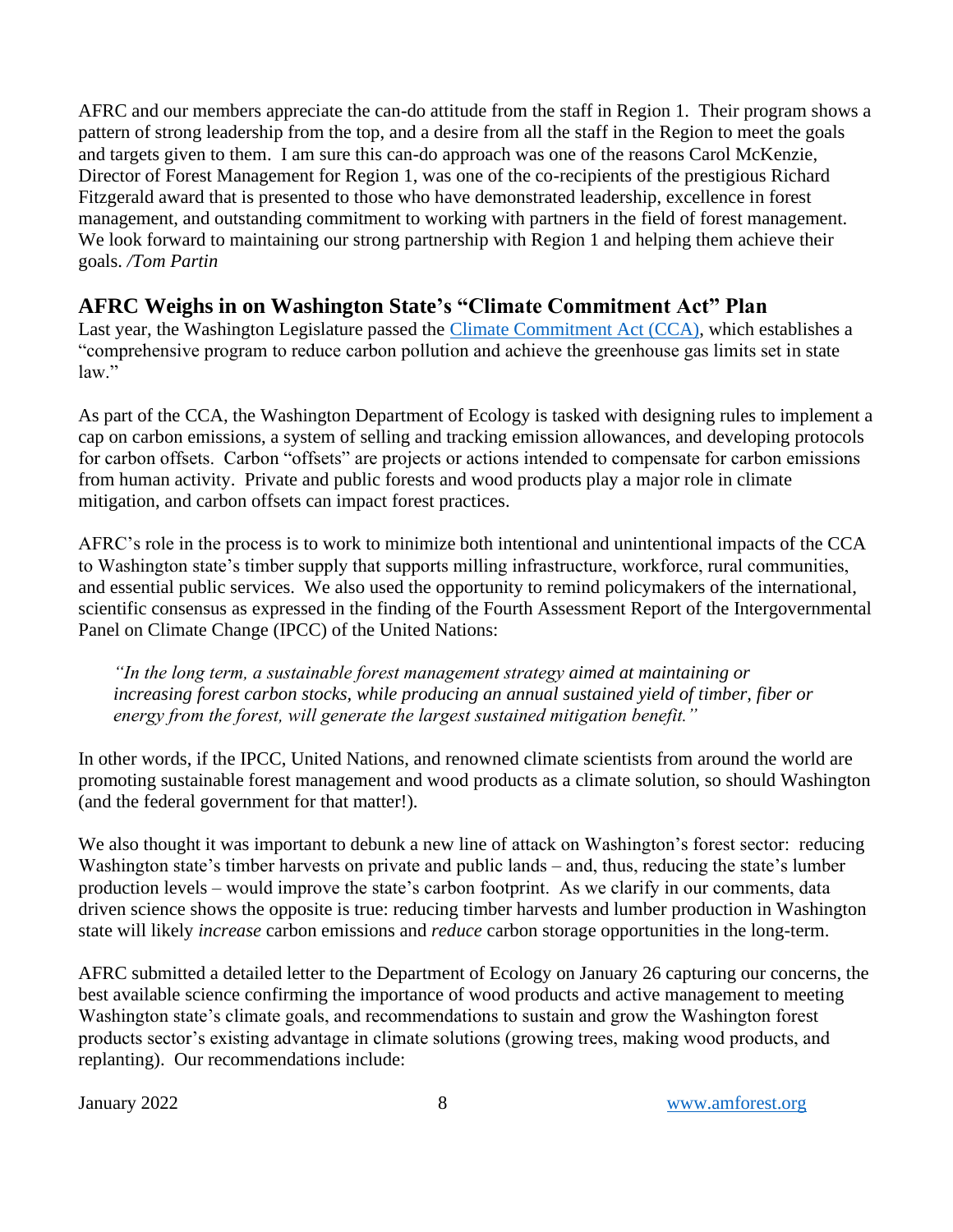- 1. Recognizing and supporting the contributions of the entire forest products sector and the climate mitigation benefits of wood products.
- 2. Considering net carbon sequestration (including in wood products), rather than focusing narrowly on forest carbon stocks;
- 3. Recognizing the legal and constitutional mandates that apply to Department of Natural Resources state trust lands that require timber production;
- 4. Recognizing the unique nature of Washington's forests, wood products industry, and forest practice laws;
- 5. Accounting for the ability to "multiply" the sequestration capacity of any given acre and focus on long-term sequestration potential;
- 6. Accounting for leakage and substitution and consider the costs of management changes; and
- 7. Focusing on active forest management to reduce wildfire risks and carbon emissions, make forests more resilient to climate change, and promote reforestation following wildfires.

[Our comments can be found here.](https://amforest.org/wp-content/uploads/2022/01/AFRC-Climate-Commitment-Act-Comments-Final.pdf) This was a significant team effort. We appreciate the feedback we received from members, the information previously developed by NCASI and others, and the scientific and technical support Elaine Oneil provided to AFRC on a contract basis.

We strongly encourage readers interested in this process – and the intersection between forest management and climate change – to review the recommendations and science captured in our letter, and to engage in the process. AFRC will also be engaging with the Legislature on other components of the Climate Commitment Act, including future appropriations from the ["natural climate solutions account"](https://app.leg.wa.gov/RCW/default.aspx?cite=70A.65.270) established under the act. The implementation of the CCA could have a significant impact on Washington's diverse and complex forest products industry and supply chains. */Travis Joseph* 

#### **Washington Legislative Update**

The Washington Legislature convened on January 10 for a 60-day "short" legislative session. AFRC is working with legislators in support of pro-management forest policies and legislation.

On January 14, the Senate and House Natural Resources Committee held a [work session](https://tvw.org/video/jt-senate-agriculture-water-natural-resources-parks-whse-rural-development-agriculture-natural-resources-committee-2022011217/?eventID=2022011217) to review [a](https://www.wsac.org/seabird-costs-counties-and-schools-17-3-million-and-220-jobs-annually/)  [report](https://www.wsac.org/seabird-costs-counties-and-schools-17-3-million-and-220-jobs-annually/) prepared for the Washington State Association of Counties by Mason, Bruce and Girard outlining the economic and county revenue impacts from the Marbled Murrelet Long-Term Conservation Strategy (MMLTCS). AFRC participated in a panel that provided perspectives on the MMLTCS and the WSAC report, which found that the plan cost local counties and schools \$1.27 million in direct timber revenue and \$17.3 million every year in county-wide income.

The WSAC report only looked at the impact to state forest transfer (county) trust lands, not the impact to the federal trusts which are likely to at least double the impact felt by the counties. AFRC is engaged in efforts to mitigate for these economic impacts and the loss of timber volume available to local mills.

AFRC has also been working with the legislature on Commissioner of Public Lands Hilary Franz's Keeping Washington Evergreen legislation [\(HB 1895](https://app.leg.wa.gov/billsummary?BillNumber=1895&Initiative=false&Year=2021)[/SB 5633\)](https://app.leg.wa.gov/billsummary?BillNumber=5633&Year=2021&Initiative=false). The legislation would recognize the benefits of Washington's working forests, but also focuses on the reforestation needs following recent wildfires and the conversion pressures facing working forests. The legislation would require DNR to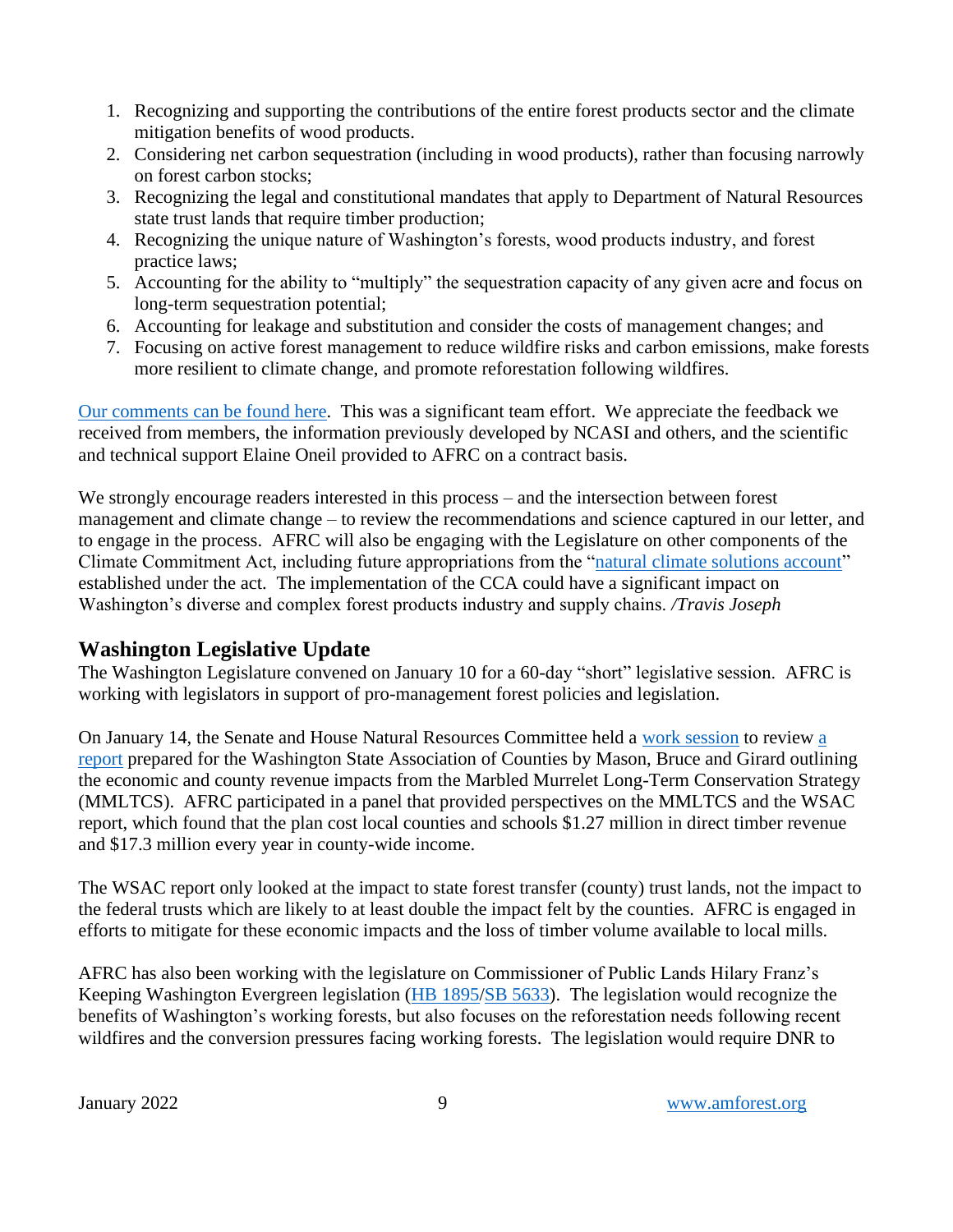develop a plan to conserve one million acres of forest from conversion to other non-forestry issues and reforest one million acres, including planting additional trees in urban areas.

The bipartisan legislation is being sponsored by Senators Christine Rolfes (D-Bainbridge Island) and Shelly Short (R-Addy) and Representatives Kirsten Harris-Talley (D-Seattle) and Jacquelin Maycumber (R-Republic). Unfortunately, anti-forestry activists used hearings on the legislation to level attacks on timber harvests from both private and state lands similar to testimony provided at recent Board of Natural Resource meetings around a campaign to protect so-called "legacy forests." AFRC's testimony focused on the climate and environmental benefits of harvesting timber in Washington state. You can view AFRC's testimony [here.](https://www.tvw.org/watch/?clientID=9375922947&eventID=2022011364&startStreamAt=4542)

AFRC has also testified on so-called "Buy Clean" legislation [\(HB 1103/](https://app.leg.wa.gov/billsummary?BillNumber=1103&Initiative=false&Year=2021) [SB 5659\)](https://app.leg.wa.gov/billsummary?BillNumber=5659&Year=2021&Initiative=false) that would create new climate and labor standards for building materials used in state public works projects. AFRC is concerned that the legislation would establish standards that effectively disincentivize the use of wood products, which is the exact opposite policy that should be taken given the carbon benefits of wood versus building materials like steel and concrete. We are hopeful that the sponsors of the legislation will pull together a stakeholder group to address these and other issues before bringing a new bill forward next year.

Finally, AFRC is supporting the passage of [SB 5201,](https://app.leg.wa.gov/billsummary?BillNumber=5201&Initiative=false&Year=2021) which would modernize public notices requirements for Department of Natural Resources timber sales. SB 5201, which was introduced in the 2021 session, originally included an important cedar and alder salvage pilot project on the Olympic Peninsula. The pilot project was included in the 2021 budget; however, the public notice and advertising sections of SB 5201 failed to pass. /*Heath Heikkila*

# **AFRC and Lewis County Move to Intervene to Defend Washington DNR's Point Blank Timber Sale**

On January 26, AFRC and Lewis County moved to intervene in an appeal challenging the Point Blank Timber Sale. *See Center for Responsible Forestry v. Washington State Department of Natural Resources*, No. 21-2-00660-21 (Lewis County Superior Court).

The Point Blank Timber Sale was approved by the Board of Natural Resources on November 2, 2021. *See* [Board Meeting.](https://tvw.org/video/washington-state-board-of-natural-resources-2021111033/?eventID=2021111033.) This sale seeks to harvest 5,493 MBF on 82 acres of DNR-managed trust lands, located in Lewis County. The timber sale will generate approximately \$1,915,247 of critical revenue for Lewis County as one of the beneficiaries of the sale.

A newer anti-forestry association, Center for Responsible Forestry, is challenging the Point Blank Timber Sale, focusing its claims on whether DNR adequately demonstrated that the sale complies with the Old Forest Target in the South Coast Habitat Conservation Plan and the 2006 Policy for Sustainable Forests, which provides that the agency must conserve "old growth and target<sup>[]</sup> other suitable structurally complex forests to meet a 10 percent to 15 percent older-forest target for each Western Washington HCP planning unit, over 70 years."

However, this challenge is not really about the Point Blank Timber Sale; but rather a collateral attack on the terms of the 1997 HCP and 2006 Policy for Sustainable Forests. Center for Responsible Forestry has recently appealed six DNR timber sales (i.e., About Time, Green Thomas, Point Blank, Bluehorse, Two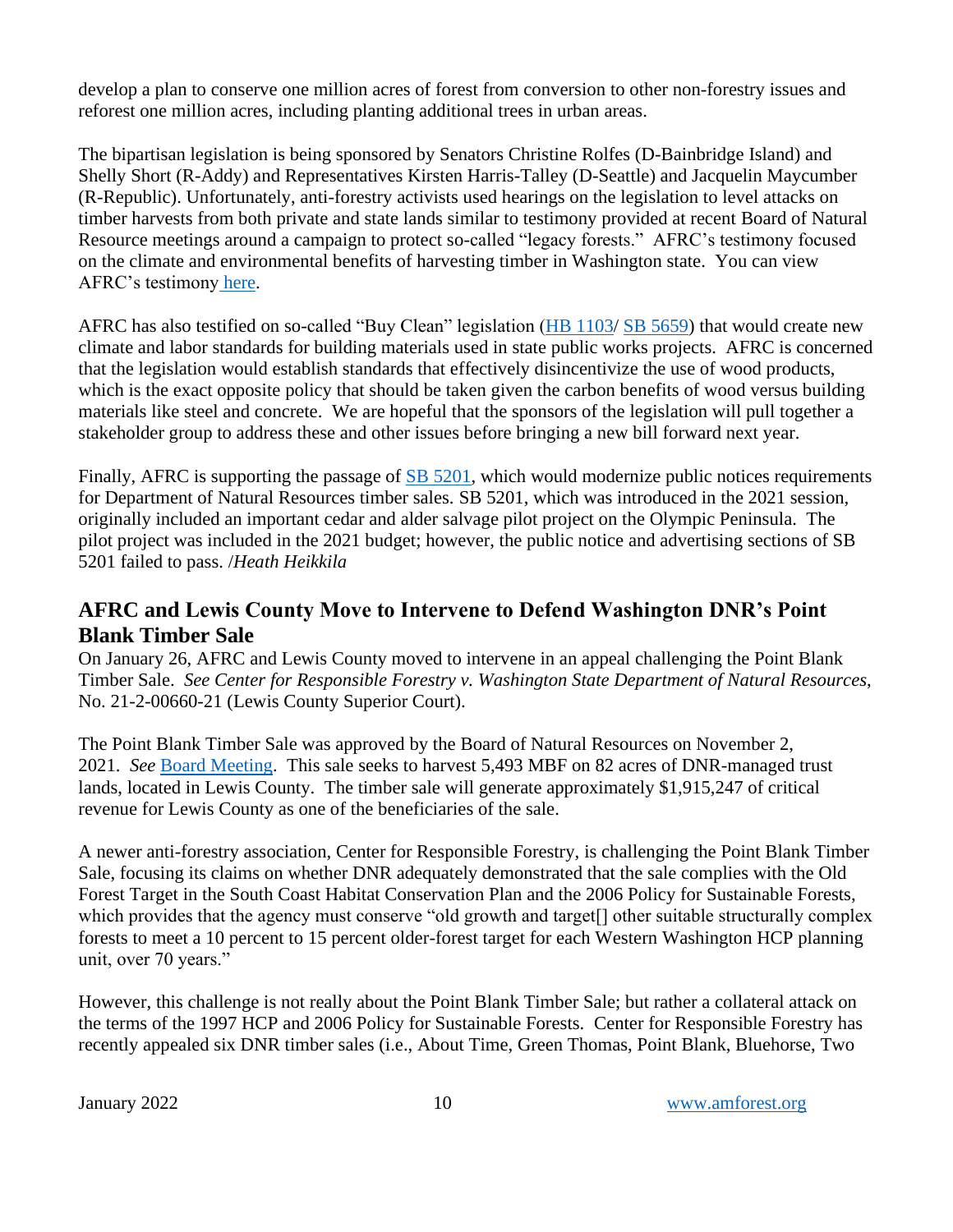Years Out, and Prospero) in various superior courts, all of which raise identical claims. There are also seven additional timber sales (collectively generating 49 MMBF) on hold due to concerns around whether DNR has complied with the Older Forest Target.

Given this effort to attack DNR's timber sale program, AFRC and Lewis County joined forces to ensure that this sale moves forward. The revenue from this sale is critical to Lewis County. Since 2005, funding generated from the sale of trust land timber has ranged from 1.5% to 6% of the County's annual revenue. Proceeds from the Point Blank sale will be dispensed by the County to numerous junior taxing districts, which (based on the location of the sale) will include public schools in the Lincoln Creek area, the Timberland Regional Library, and the Riverside Fire Authority.

Obviously, this appeal is part of a bigger legal strategy by opponents of the trust mandate—like Center for Responsible Forestry—to slow down DNR timber sales, weaken the trust mandate, and shut down the forest products industry. The Grays Harbor Superior Court is set to hear the challenge to the About Time timber sale on March 14, and the Lewis County Superior Court will hear the challenge to the Point Blank Timber Sale on April 6. A positive ruling in this matter (or the challenge to the About Time timber sale) could be persuasive to courts reviewing the subsequent appeals. /*Sara Ghafouri*

## **Fourth Circuit Remands the Mountain Valley Pipeline Across the Jefferson National Forest Based on Violations of the 2012 Forest Planning Rule**

On January 25, the Fourth Circuit (Judges Thacker, Gregory, and Wynn) issued an [opinion](https://amforest.org/wp-content/uploads/2022/01/Dkt-89-Opinion.pdf) in a consolidated case challenging the Forest Service's and BLM's approval of the Mountain Valley Pipeline that crosses three and one-half miles of the Jefferson National Forest. This is the second time that environmental groups have challenged the agencies' approval of the pipeline. In this subsequent appeal, Judge Thacker authored a unanimous decision that vacated the agencies' respective Record of Decisions based on violations of the National Environmental Policy Act (NEPA), the National Forest Management Act (NFMA), and the Mineral Leasing Act (MLA).

One of the issues implicated by this appeal is an interpretation of the 2012 Planning Rule. The 2012 Planning Rule imposes "substantive requirements" for sustainability, diversity of plant and animal communities, multiple land uses, and timbering that are intended to "maintain or restore" ecological integrity and ecosystem diversity in national forests while preserving those forests for multiple uses. 36 C.F.R. §§ 219.8–219.11. The 2012 Planning Rule further provides that a forest plan "may be amended at any time," but it requires that any such amendment be "consistent with Forest Service NEPA procedures," 36 C.F.R. § 219.13(b)(3). The 2016 Revised Rule requires that the Forest Service, when amending a forest plan, determine which "substantive requirements" of the 2012 Planning Rule are "directly related" to the forest plan amendment and "apply" those requirements "within the scope and scale of the amendment." 36 C.F.R. § 219.13(b)(5).

Previously, the Forest Service, using FERC's EIS, "initially decided to amend the Jefferson Forest Plan to accommodate the Pipeline but limit the amendments' applicability only to the Pipeline project. Consequently, the Forest Service's ROD modified 11 standards in the Jefferson Forest Plan that were inconsistent with the Pipeline project and waived 3 of those 11 standards." In the previous proceeding, the Fourth Circuit had remanded the RODs to the Forest Service "to more thoroughly analyze the Pipeline's